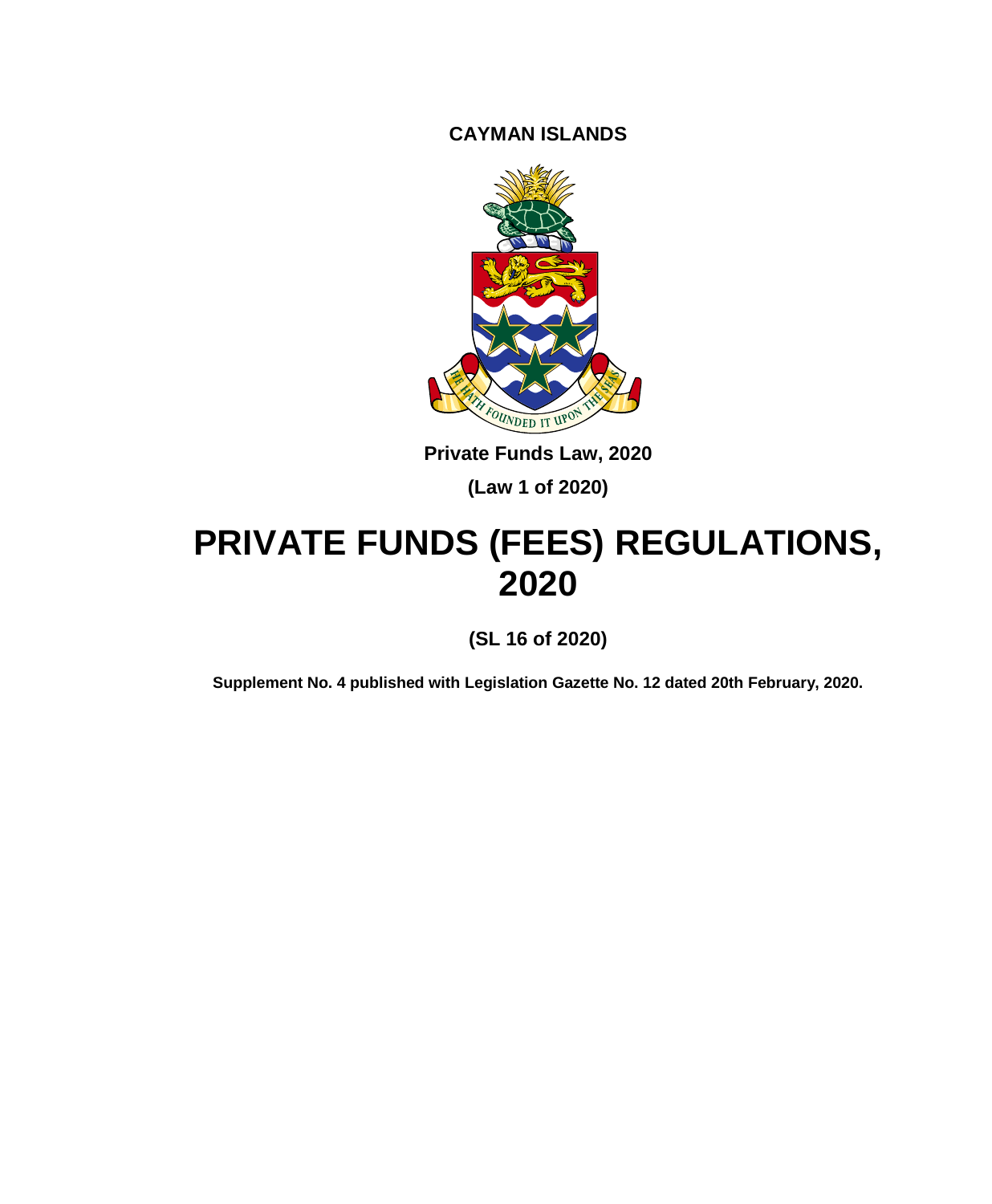## **PUBLISHING DETAILS**

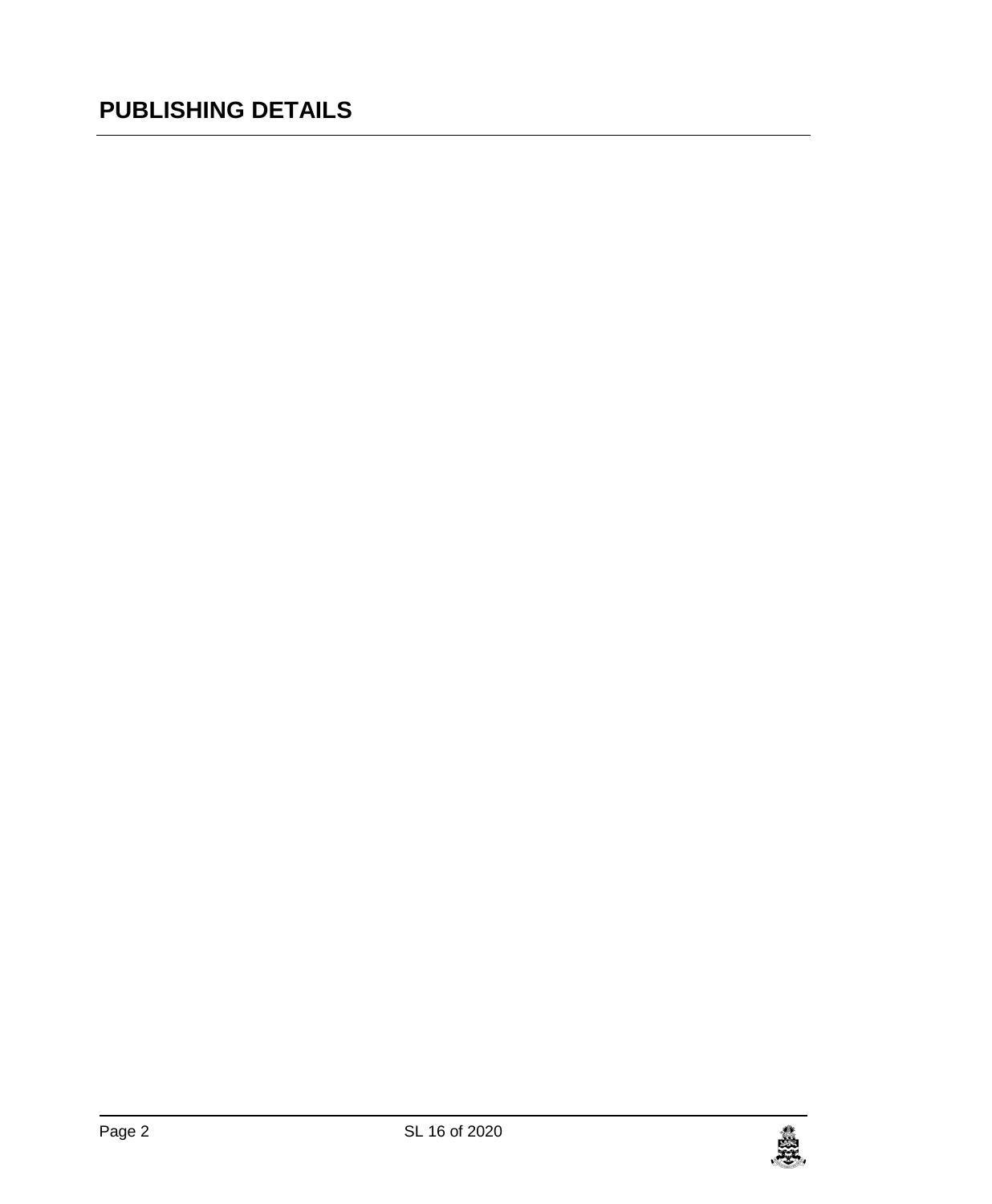### **CAYMAN ISLANDS**



**Private Funds Law, 2020**

## **(Law 1 of 2020)**

## **PRIVATE FUNDS (FEES) REGULATIONS, 2020**

**(SL 16 of 2020)**

## **Arrangement of Regulations**

| Regulation | Page |
|------------|------|
|            |      |
|            |      |
|            |      |
|            |      |

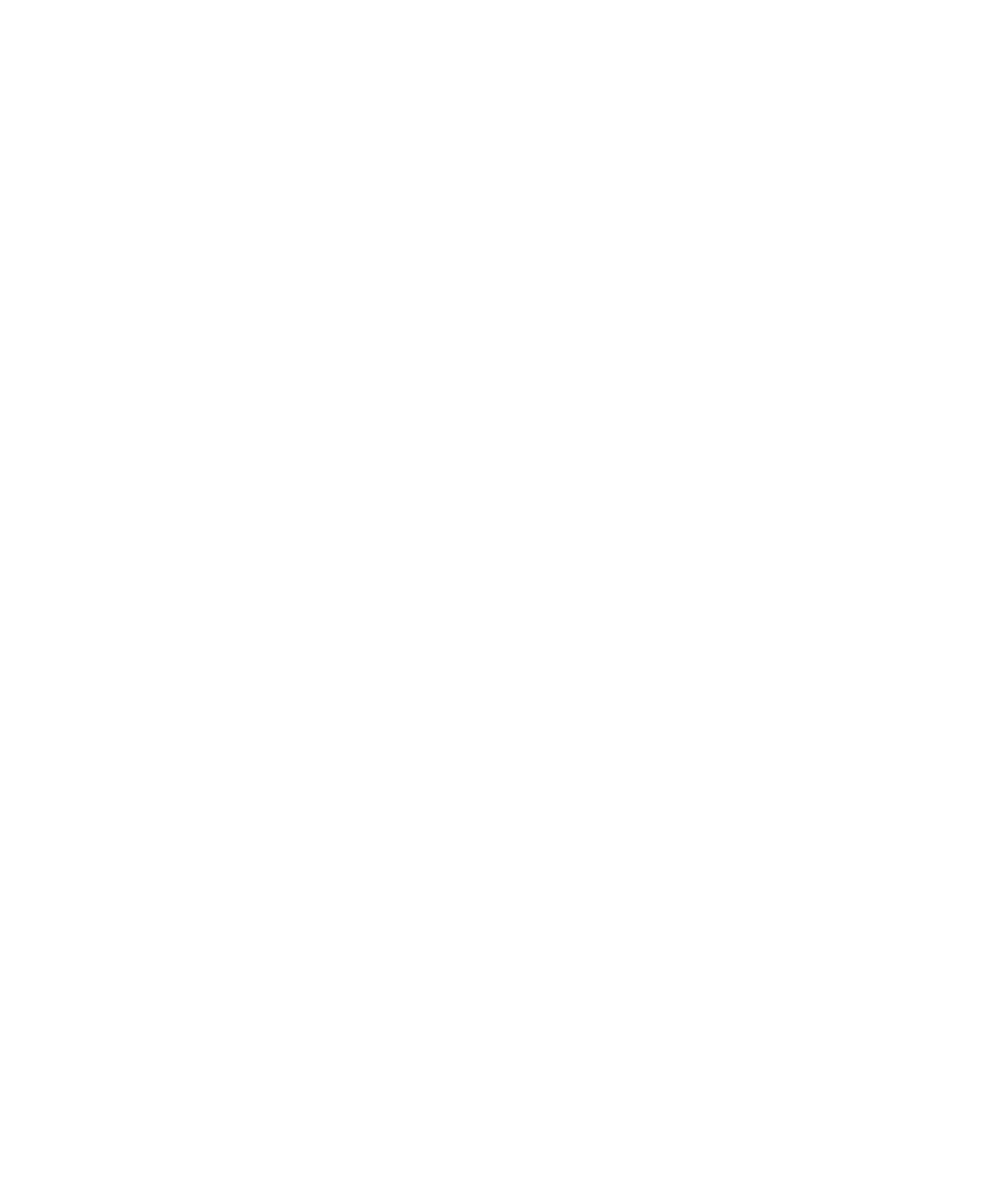### <span id="page-4-0"></span>**CAYMAN ISLANDS**



**Private Funds Law, 2020**

**(Law 1 of 2020)**

## **PRIVATE FUNDS (FEES) REGULATIONS, 2020**

### **(SL 16 of 2020)**

In exercise of the powers conferred by section 31 of the Private Funds Law, 2020, the Cabinet makes the following Regulations —

### **1. Citation**

**1**. These Regulations may be cited as the Private Funds (Fees) Regulations, 2020.

### <span id="page-4-1"></span>**2. Interpretation**

**2**. In these Regulations, "Law" means the *Private Funds Law, 2020*.

### <span id="page-4-2"></span>**3. Fee for application or changes**

**3**. The fee payable on making an application to be registered under section 6 of the Law or filing the details of a change with the Authority under section 11 of the Law is three hundred dollars.

### <span id="page-4-3"></span>**4. Annual registration fee**

- **4**. (1) The annual registration fee payable by a private fund under section 10(1) of the Law is —
	- (a) three thousand, five hundred dollars; and
	- (b) an additional amount of two hundred and fifty dollars in respect of each of the private fund's alternative investment vehicles up to a maximum of twenty-five investment vehicles,